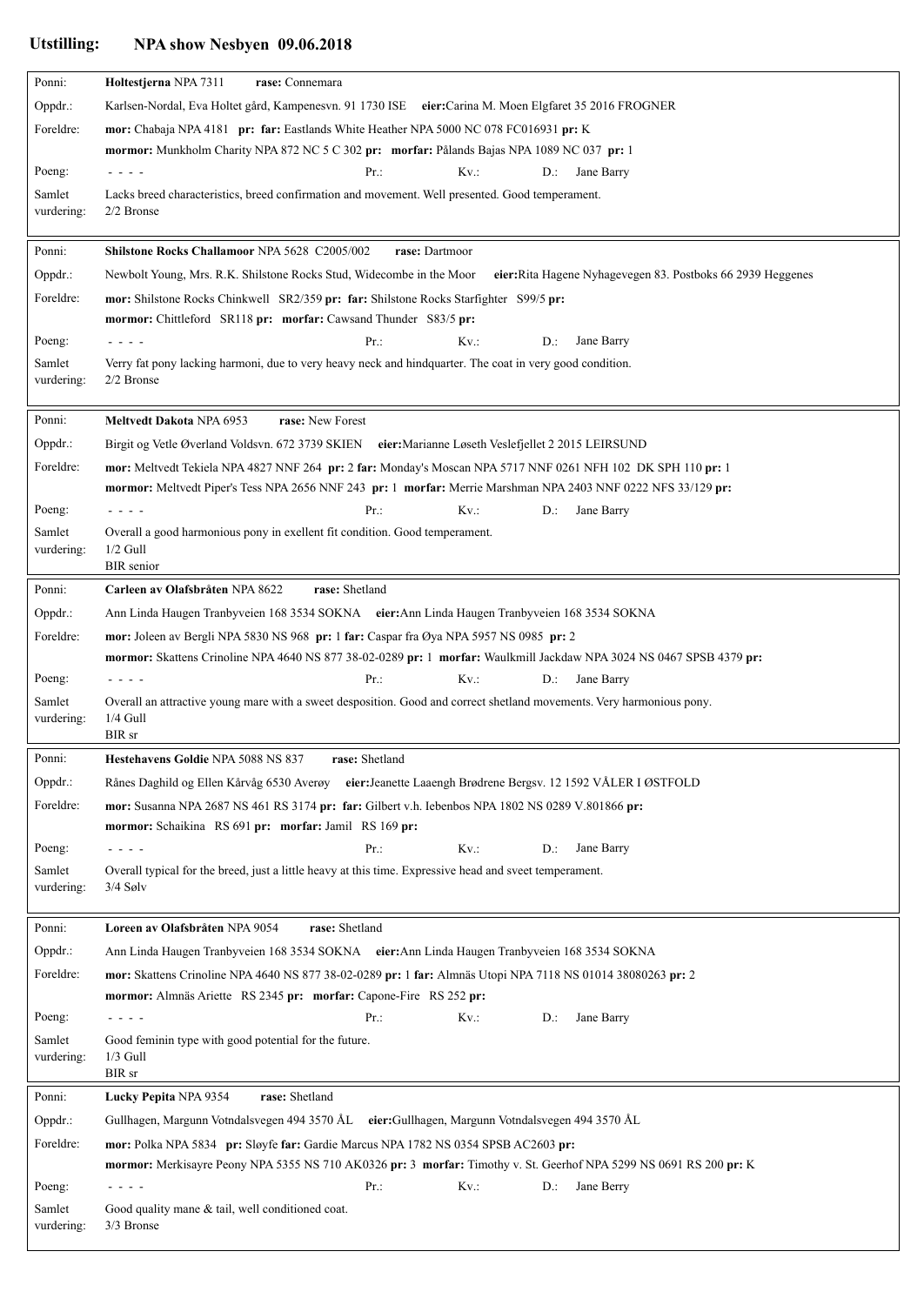| Ponni:               | Polka NPA 5834<br>rase: Shetland                                                                                                                                                                                    |
|----------------------|---------------------------------------------------------------------------------------------------------------------------------------------------------------------------------------------------------------------|
| Oppdr.:              | Hedvig Johanne Rud Øvre-Ålsvegen 340 3570 ÅL eier:Gullhagen, Margunn Votndalsvegen 494 3570 ÅL                                                                                                                      |
| Foreldre:            | mor: Merkisayre Peony NPA 5355 NS 710 AK0326 pr: 3 far: Timothy v. St. Geerhof NPA 5299 NS 0691 RS 200 pr: K                                                                                                        |
|                      | mormor: Poppy of Crafton Ae1615 M99 292 pr: morfar: Scapa Jack SPSB 4330 pr:                                                                                                                                        |
| Poeng:               | Pr:<br>$Kv$ .:<br>Jane Barry<br>D.:<br>- - - -                                                                                                                                                                      |
| Samlet               | She's a sweet tempered pony with a coat in good condition. Needs a little more energy in walking trot.                                                                                                              |
| vurdering:           | $4/4$ Sølv                                                                                                                                                                                                          |
| Ponni:               | rase: Shetland<br>Sandbackas Grid NPA 8864 S 3769                                                                                                                                                                   |
| Oppdr.:              | eier: Jeanette Laaengh Brødrene Bergsv. 12 1592 VÅLER I ØSTFOLD<br>Kjellman Camilla Pl 1571, Håstensl"v                                                                                                             |
| Foreldre:            | mor: Gina Tranegilde RS 5113 pr: far: Roy v. Bunswaard RS 184 pr:                                                                                                                                                   |
|                      | mormor: Abildores Vera S 1376 pr: morfar: Eastlands Thunder SH 307 pr:                                                                                                                                              |
| Poeng:               | Pr:<br>$Kv$ .:<br>Jane Barry<br>$D$ .:                                                                                                                                                                              |
| Samlet               | Lacks a little harmony and needs more propulsion in the movements.                                                                                                                                                  |
| vurdering:           | $2/4$ Sølv                                                                                                                                                                                                          |
|                      | rase: Shetland                                                                                                                                                                                                      |
| Ponni:               | Træthaugs Sofia NPA 9010<br>Iselin H.Træthaug Nerskogvn 297 7340 OPPDAL eier: Elin Anita Gjerde/Anne Karin Bøyum Eivaldgjerde 1 6863 LEIKANGER                                                                      |
| Oppdr.:              |                                                                                                                                                                                                                     |
| Foreldre:            | mor: Penny fra Holla NPA 7929 NS 1180 pr: 2 far: HRE Zetland NPA 8446 NS 01116 AE0580 S98 93 pr: 2<br>mormor: Peggy V. Botterland NPA 4945 NS 676 V. 132988 pr: 2 morfar: Omar L.H. NPA 6548 NS 0861 S.816010 pr: 3 |
| Poeng:               | Jane Barry<br>$Pr.$ :<br>$Kv$ .:<br>$D$ .:<br>- - - -                                                                                                                                                               |
| Samlet               | Overall good type but not very cooperative. Difficult to see movements.                                                                                                                                             |
| vurdering:           | $2/3$ Sølv                                                                                                                                                                                                          |
|                      |                                                                                                                                                                                                                     |
| Ponni:               | Pinkie Pie NPA 8613<br>rase: Welsh Part-Bred                                                                                                                                                                        |
| Oppdr.:              | Berger Andersen, Kamilla & Marius Banevn 240 3405 LIER eier:Berger Andersen, Kamilla & Marius Banevn 240 3405 LIER                                                                                                  |
| Foreldre:            | mor: WPB Ibiza ox NPA 8621 N-2008-7236 pr: far: Jahrs Flashjack NPA 7625 NWC 0508 pr: K                                                                                                                             |
|                      | mormor: Maleekah Ezzain ox N-2001-7136 pr: morfar: Montaser Al Nakeeb ox N-2003-7045 pr:                                                                                                                            |
|                      |                                                                                                                                                                                                                     |
| Poeng:               | $Pr.$ :<br>$Kv$ .:<br>D.: Jane Barry                                                                                                                                                                                |
| Samlet               | Overall very good quality and harmonions. Sweet temperament.                                                                                                                                                        |
| vurdering:           | $1/2$ Gull                                                                                                                                                                                                          |
| Ponni:               | Friars Flower Doll NPA 7046 WSB 152291<br>rase: Welsh sec. A                                                                                                                                                        |
|                      | Owens R. Mr. & Mrs. Bryncoch, Star, Gaerwen, 0 LL606AS eier: Gaptjern, Linda Øvre Gaptjern 3539 FLÅ                                                                                                                 |
| Oppdr.:<br>Foreldre: |                                                                                                                                                                                                                     |
|                      | mor: Friars Sydney WSB 137502 pr: far: Friars Oscar WSB 43861 pr:<br>mormor: Friars Sweetheart WSB 100414 pr: morfar: Croniarth High Society WSB 51172 pr:                                                          |
| Poeng:               | Pr.<br>$Kv$ .:<br>Jane Barry<br>D.:<br>- - - -                                                                                                                                                                      |
| Samlet               | Overall a lovely, sweet natured pony. Typical of the breed in every way. Very harmonious.                                                                                                                           |
| vurdering:           | $1/2$ Gull                                                                                                                                                                                                          |
|                      | BIR sr                                                                                                                                                                                                              |
| Ponni:               | Jahrs Divine NPA 9216<br>rase: Welsh sec. A                                                                                                                                                                         |
| Oppdr.:              | Ole Kristian Jahr Indresæter Jarveien 76 3340 ÅMOT eier: Ole Kristian Jahr Indresæter Jarveien 76 3340 ÅMOT                                                                                                         |
| Foreldre:            | mor: Jahrs Independent Diva NPA 7066 NWM 538 pr: 1 far: Harvest Royal U-Two NPA 8408 NWM 0526 WSB 87045 pr: L                                                                                                       |
|                      | mormor: Steinsrud Sandra NPA 4277 NWM 455 pr: 1 morfar: Rosinas Last Storm NPA 4427 NWM 0393 pr: 2                                                                                                                  |
| Poeng:               | $Kv$ .:<br>Pr:<br>Jane Barry<br>D.:<br>- - - -                                                                                                                                                                      |
| Samlet<br>vurdering: | Very good quality filly with good presents. Typical for the breed. In exelent condition for her age.<br>$1/1$ Gull                                                                                                  |
|                      | Res. UngCh, BIR sec a junior, res BIS                                                                                                                                                                               |
| Ponni:               | rase: Welsh sec. A<br>Jahrs Independent Diva NPA 7066 NWM 538                                                                                                                                                       |
| Oppdr.:              | Ole Kristian Jahr Indresæter Jarveien 76 3340 ÅMOT eier: Ole Kristian Jahr Indresæter Jarveien 76 3340 ÅMOT                                                                                                         |
| Foreldre:            | mor: Steinsrud Sandra NPA 4277 NWM 455 pr: 1 far: Rosinas Last Storm NPA 4427 NWM 0393 pr: 2                                                                                                                        |
|                      | mormor: Betws Siwan NPA 4278 NWM 377 WSB 116901 pr: 2 morfar: Brierdene Toryn NPA 3028 NWM 0228 WSB 28102 pr:                                                                                                       |
| Poeng:               | Kv.:<br>Pr.<br>Jane Barry<br>D.:<br>- - - -                                                                                                                                                                         |
| Samlet<br>vurdering: | Very good, feminine type, typical of the breed. Just a little long through the body.<br>$2/2$ Gull                                                                                                                  |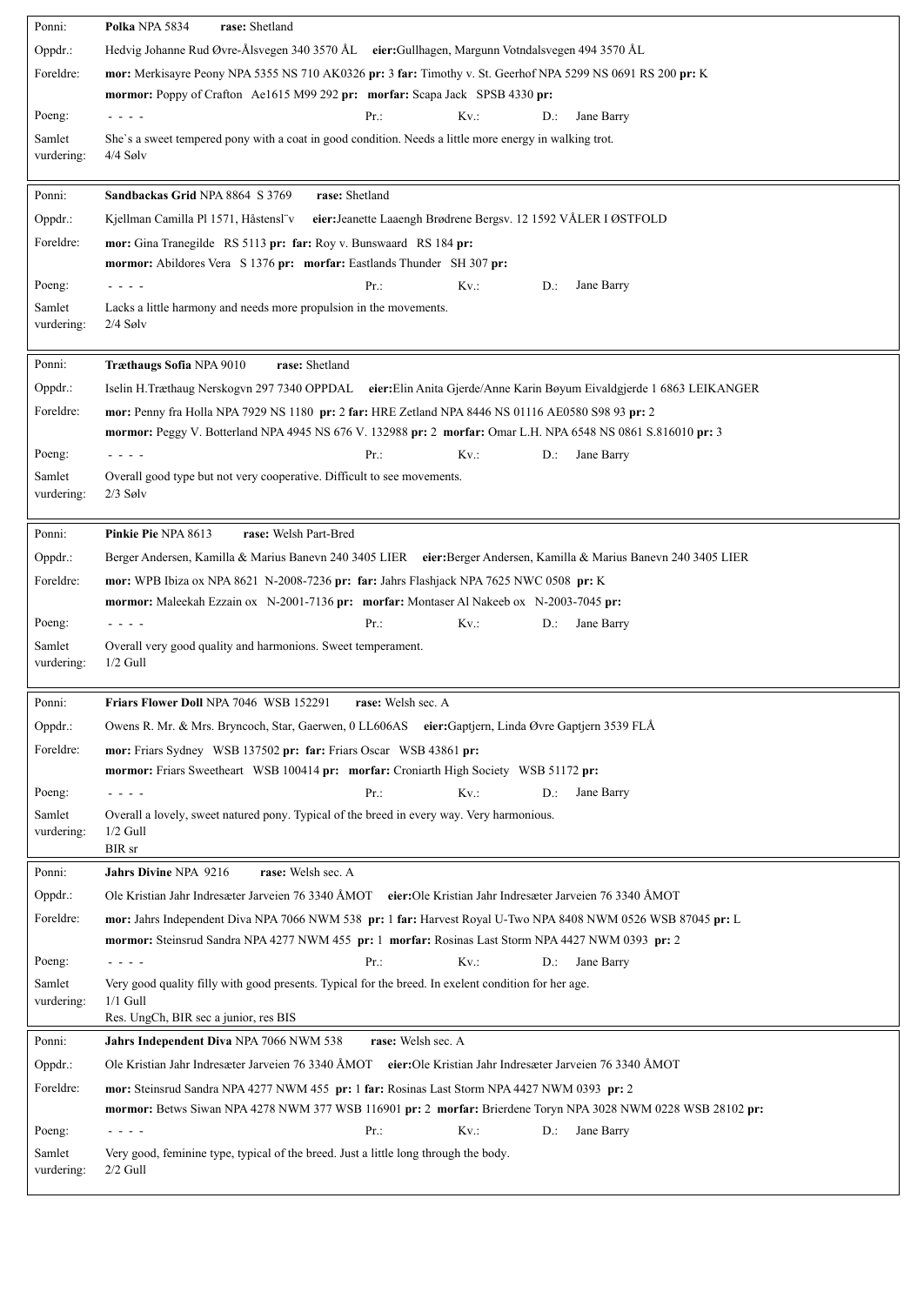| Ponni:     | Minettes Royal Princess NPA 7944 NWM 575<br>rase: Welsh sec. A                                                                      |
|------------|-------------------------------------------------------------------------------------------------------------------------------------|
| Oppdr.:    | Berntsen, Stig Cato  3622 SVENE eier: Helene Løvås Hans Kiærs Gate 4 3041 DRAMMEN                                                   |
| Foreldre:  | mor: Lanners Minette NPA 1791 NWM 196 pr: 3 far: Gårder's Prince Royal NPA 5005 NWM 0390 pr: 2                                      |
|            | mormor: Harvest Myrtle Grass NPA 1523 NWM 115 WM 679 pr: morfar: Bubbly Macon NPA 1495 NWM 0112 WMH 102 pr: 1                       |
| Poeng:     | Pr:<br>$Kv$ .:<br>Jane Barry<br>D.:<br>- - - -                                                                                      |
| Samlet     | Overall attractive mare, lacks a little harmony.                                                                                    |
| vurdering: | $1/1$ Sølv                                                                                                                          |
|            |                                                                                                                                     |
| Ponni:     | rase: Welsh sec. A<br>Stall Løvås I'm Royal NPA 9493                                                                                |
| Oppdr.:    | Helene Løvås Hans Kiærs Gate 4 3041 DRAMMEN eier: Helene Løvås Hans Kiærs Gate 4 3041 DRAMMEN                                       |
| Foreldre:  | mor: Minettes Royal Princess NPA 7944 NWM 575 pr: 3 far: Harvest Royal U-Two NPA 8408 NWM 0526 WSB 87045 pr: L                      |
|            | mormor: Lanners Minette NPA 1791 NWM 196 pr: 3 morfar: Gårder's Prince Royal NPA 5005 NWM 0390 pr: 2                                |
| Poeng:     | $Kv$ .:<br>Pr:<br>Jane Barry<br>D.:<br>- - - -                                                                                      |
| Samlet     | Overall an attractive young foal. Expressive foal.                                                                                  |
| vurdering: | $2/3$ Sølv                                                                                                                          |
|            |                                                                                                                                     |
| Ponni:     | rase: Welsh sec. B<br><b>Northwinds Much Ado NPA 9508</b>                                                                           |
| Oppdr.:    | Birgit Andersen Austsidevegen 9 3539 FLÅ eier: Birgit Andersen Austsidevegen 9 3539 FLÅ                                             |
| Foreldre:  | mor: Bleachgreen Swallow NPA 5973 WSB 133130 pr: far: Clausholm Vuvuzeela 221 pr:                                                   |
|            | mormor: Bleachgreen Siskin WSB 103300 pr: morfar: Cnapaton Chipmunk WSB 30929 pr:                                                   |
| Poeng:     | $Kv$ .:<br>Pr:<br>$D$ .:<br>Jane Barry<br>- - - -                                                                                   |
| Samlet     | A good foal for its age, but lacks energy in the movement.                                                                          |
| vurdering: | $3/3$ Sølv                                                                                                                          |
|            |                                                                                                                                     |
| Ponni:     | rase: Welsh sec. C<br><b>Stall-Hopp Lady Lilith NPA 9218</b>                                                                        |
| Oppdr.:    | Stall-Hopp Marte H. Hopp-Andreassen og Stig C. Berntsen 3620 Flesberg eier: Stall-Hopp Marte H. Hopp-Andreassen og Stig C. Berntsen |
| Foreldre:  | mor: Maesllwch Lilibet NPA 9208 WSB 130073 pr: far: Tawelfan the Magic Man WSB 90282 pr:                                            |
|            | mormor: Maesllwch Liliddu WSB 124784 pr: morfar: Tinvaal Gaucho WSB 53288 pr:                                                       |
| Poeng:     | Pr:<br>$Kv$ .:<br>Jane Barry<br>$D$ .:                                                                                              |
| Samlet     | Overall a sweat head but underdeveloped body and coat in poor condition. Lacks substance for the bread.                             |
| vurdering: | 2/2 Bronse                                                                                                                          |
|            |                                                                                                                                     |
| Ponni:     | Dantès Inferno NPA 8857<br>rase: Welsh sec. D                                                                                       |
| Oppdr.:    | Haugen Marianne Lundveien 31 1900 FETSUND eier: Haugen Marianne Lundveien 31 1900 FETSUND                                           |
| Foreldre:  | mor: Storhaugs Delight NPA 7260 pr: far: Trofarth Antur NPA 6096 NWC 0467 WSB 73439 pr: 3                                           |
|            | mormor: Blaenyresgair D's Delta NPA 4585 WSB 112195 pr: morfar: Tireinon Roger NPA 5495 NWC 0384 WSB 45316 pr: 2                    |
| Poeng:     | $Kv$ .:<br>Jane Barry<br>$Pr.$ :<br>$D$ .:<br>- - - -                                                                               |
| Samlet     | Good quality pony with presence and good potential for the future.                                                                  |
| vurdering: | $2/2$ Gull                                                                                                                          |
|            |                                                                                                                                     |
| Ponni:     | rase: Welsh sec. D<br>Moslåttas Magical Dutchess NPA 6324                                                                           |
| Oppdr.:    |                                                                                                                                     |
| Foreldre:  | Linda Eitrheim Knuts Hyttegrend 3580 GEILO<br>eier: Linda Eitrheim Knuts Hyttegrend 3580 GEILO                                      |
|            | mor: Storhaugs Magic Victoria NPA 3899 pr: far: Marcello NPA 2934 NWC 0339 pr: 1                                                    |
|            | mormor: Thers Miss Magic NPA 2176 NWC 176 8804103 WSB 84710 pr: morfar: Leyeswick Dai RWD 14 pr:                                    |
| Poeng:     | $Kv$ .:<br>Pr.<br>D.:<br>Jane Barry<br>.                                                                                            |
| Samlet     | Overall typical for the breed, but a little short and stiff in the movement.                                                        |
| vurdering: | $2/2$ Sølv                                                                                                                          |
|            |                                                                                                                                     |
| Ponni:     | rase: Welsh sec. D<br>Storhaugs Delight NPA 7260                                                                                    |
| Oppdr.:    | Hilde Asting Solberg Storhaug Welsh-stutteri 5760 RØLDAL eier: Haugen Marianne Lundveien 31 1900 FETSUND                            |
| Foreldre:  | mor: Blaenyresgair D's Delta NPA 4585 WSB 112195 pr: far: Tireinon Roger NPA 5495 NWC 0384 WSB 45316 pr: 2                          |
|            | mormor: Llysteifi Tywysoges Ddu WSB 82816 pr: morfar: Nebo Thomas WSB 36447 pr:                                                     |
| Poeng:     | Pr:<br>$Kv$ .:<br>D.:<br>Jane Barry<br>- - - -                                                                                      |
| Samlet     | Harmoniously mare. Very typical with good and korrect movment. Excellent walk. Good temperament.                                    |
| vurdering: | 1/2 Gull BIR welsh sec D Senior                                                                                                     |